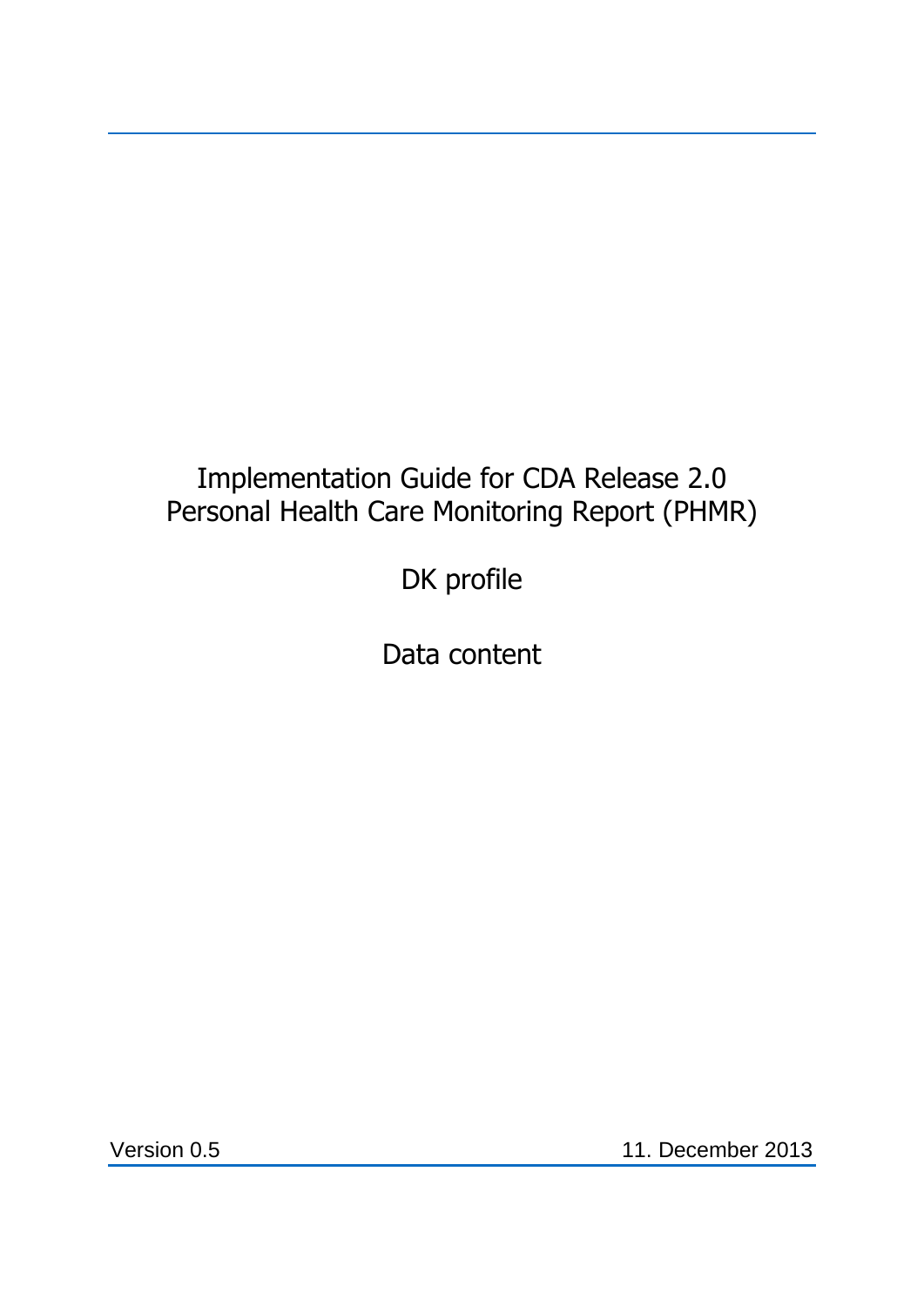# **INDHOLDSFORTEGNELSE**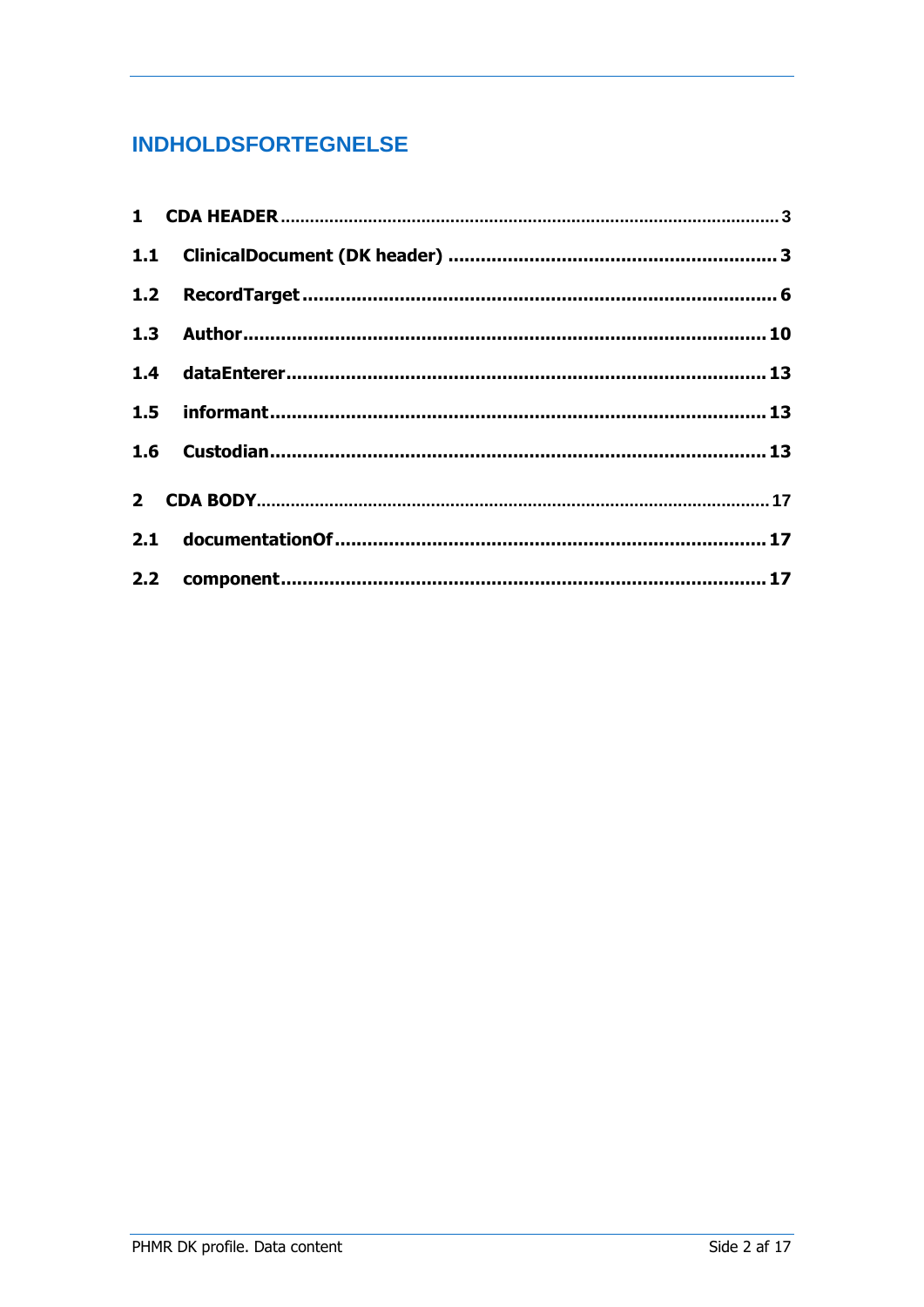# <span id="page-2-0"></span>**1 CDA HEADER**

<span id="page-2-1"></span>1.1 ClinicalDocument (DK header)

```
<ClinicalDocument xmlns="urn:hl7-org:v3" xmlns:xsi="http://www.w3.org/2001/XMLSchema-instance"
classCode="DOCCLIN" moodCode="EVN">
 <typeld extension="POCD_HD000040" root="**TBD"/>
  <id extension="**TBD" root="**TBD"/>
 <code code="**TBD" codeSystem="**TBD" codeSystemName="**TBD" displayName="Personal Health
Monitoring Report"/>
 <title>PHMR for patient 010189-1626</title>
 <effectiveTime value="20130912120522"/>
 <confidentialityCode code="N" codeSystem="**TBD"/>
 <languageCode code="da-DK"/>
```
#### **Figure 1. ClinicalDocument (DK header) XML example**

#### /ClinicalDocument

| Conformance   | Required/Cardinality                                                    | Data                     |
|---------------|-------------------------------------------------------------------------|--------------------------|
| <b>Number</b> |                                                                         | Type                     |
|               | R                                                                       | <b>Clinical Document</b> |
|               | 01                                                                      |                          |
| Description   | The @classCode and @moodCode values of this                             |                          |
|               | element are specified as shown in the example below.                    |                          |
| Example       | <clinicaldocument <="" td="" xmlns="urn:hl7-org:v3"></clinicaldocument> |                          |
|               | xmlns:xsi="http://www.w3.org/2001/XMLScema-instance"                    |                          |
|               | classCode="DOCCLIN" moodCode="EVN">                                     |                          |
|               |                                                                         |                          |
|               |                                                                         |                          |

### /ClinicalDocument/typeId

| Conformance   | Required/Cardinality                                                                                                                                                                                                          | Data        |
|---------------|-------------------------------------------------------------------------------------------------------------------------------------------------------------------------------------------------------------------------------|-------------|
| <b>Number</b> |                                                                                                                                                                                                                               | <b>Type</b> |
| 2             | R                                                                                                                                                                                                                             | Ш           |
|               | 11                                                                                                                                                                                                                            |             |
| Description   | The element identifies the constraints imposed by<br>CDA R2 on the content, essentially acting as a version<br>identifier.<br>The @root and @extension values of this element are<br>specified as shown in the example below. |             |
| Example       | <typeid extension="POCD HD000040" root="**TBD:&lt;br&gt;MedCom OID"></typeid>                                                                                                                                                 |             |

/clinicalDocument/id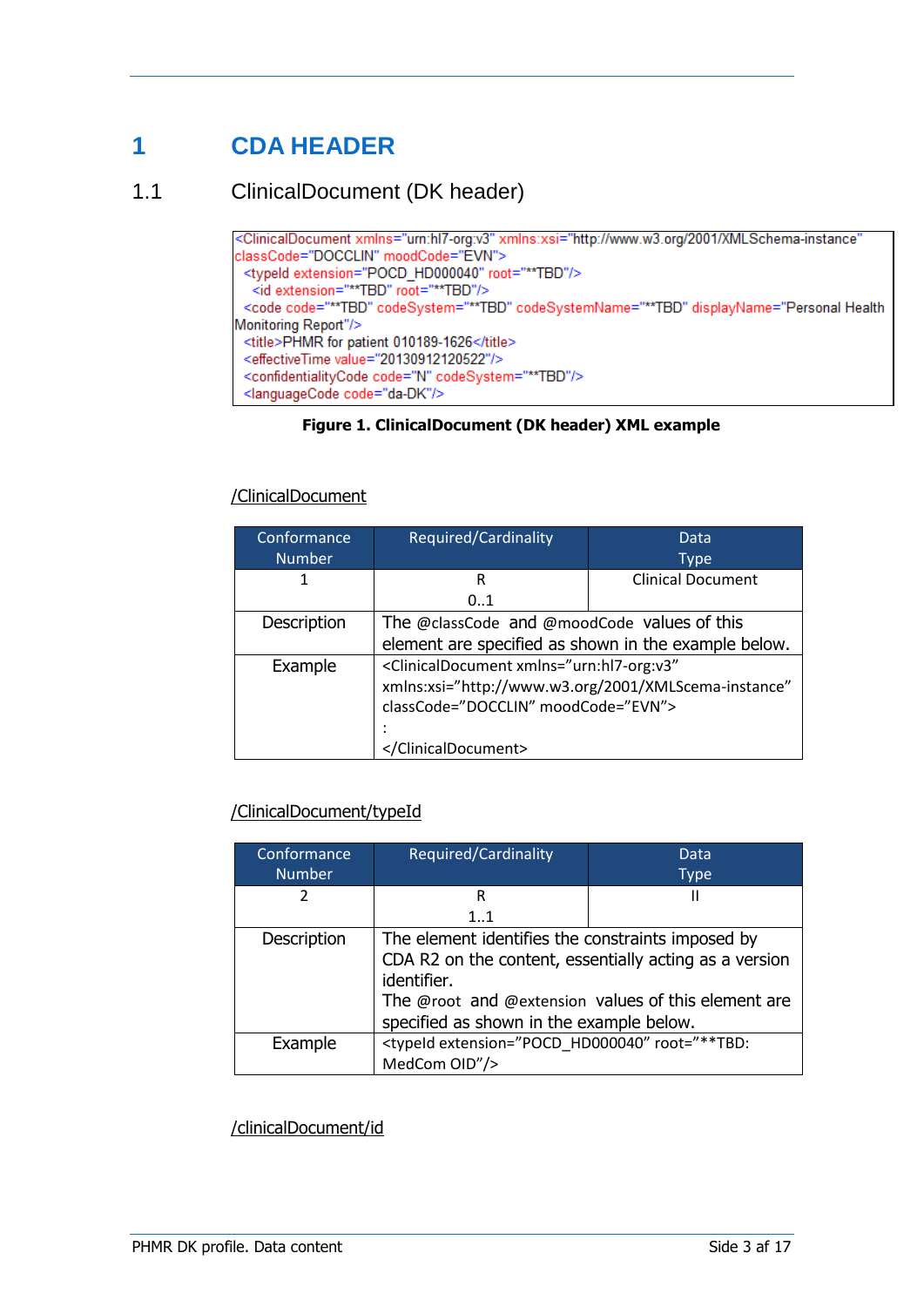| Conformance   | Required/Cardinality                                                                                                                                                                                                                    | Data        |
|---------------|-----------------------------------------------------------------------------------------------------------------------------------------------------------------------------------------------------------------------------------------|-------------|
| <b>Number</b> |                                                                                                                                                                                                                                         | <b>Type</b> |
| 3             | R                                                                                                                                                                                                                                       | Ш           |
|               | 11                                                                                                                                                                                                                                      |             |
| Description   | The /ClinicalDocument/id is a globally unique identifier<br>for the document.<br>The PHMR DK-profile has constrained the root<br>attribute to be an OID.<br>The root and extension attributes together then<br>identifies the document. |             |
| Example       | <id extension="**TBD" root="** TBD MedCom OID"></id>                                                                                                                                                                                    |             |

# /ClinicalDocument/code

| Conformance   | Required/Cardinality                                                                                                                                                                                                                                                           | Data        |
|---------------|--------------------------------------------------------------------------------------------------------------------------------------------------------------------------------------------------------------------------------------------------------------------------------|-------------|
| <b>Number</b> |                                                                                                                                                                                                                                                                                | <b>Type</b> |
| 4             | R                                                                                                                                                                                                                                                                              | CF.         |
|               | $1_{}1$                                                                                                                                                                                                                                                                        |             |
| Description   | The /ClinicalDocument/code specifies the particular<br>kind of the clinical document (Personal Health<br>Monitoring Report).<br>The /ClinicalDocument/code shall be set in accordance<br>to the Master value catalog, tab classCodes. (** TBD:<br>check Master value catalog). |             |
| Example       | <code <="" code="** TBD" codesystem="** TBD: MedCom&lt;br&gt;OID" displayname=" Personal Health Monitoring Report" td=""></code>                                                                                                                                               |             |

# /ClinicalDocument/title

| Conformance<br><b>Number</b> | Required/Cardinality                                                                                                                    | Data<br><b>Type</b> |
|------------------------------|-----------------------------------------------------------------------------------------------------------------------------------------|---------------------|
|                              | R                                                                                                                                       | SТ                  |
|                              | 0.1                                                                                                                                     |                     |
| Description                  | The /ClinicalDocument/title can either be a locally<br>defined name or the display name corresponding to<br>the /ClinicalDocument/code. |                     |
| Example                      | <title>Personal Health Monitoring Report for cpr:<br/>ddmmyy-xxxx</title>                                                               |                     |

# /ClinicalDocument/effectiveTime

| Conformance <sup>1</sup> | Required/Cardinality | Data        |
|--------------------------|----------------------|-------------|
| <b>Number</b>            |                      | <b>Type</b> |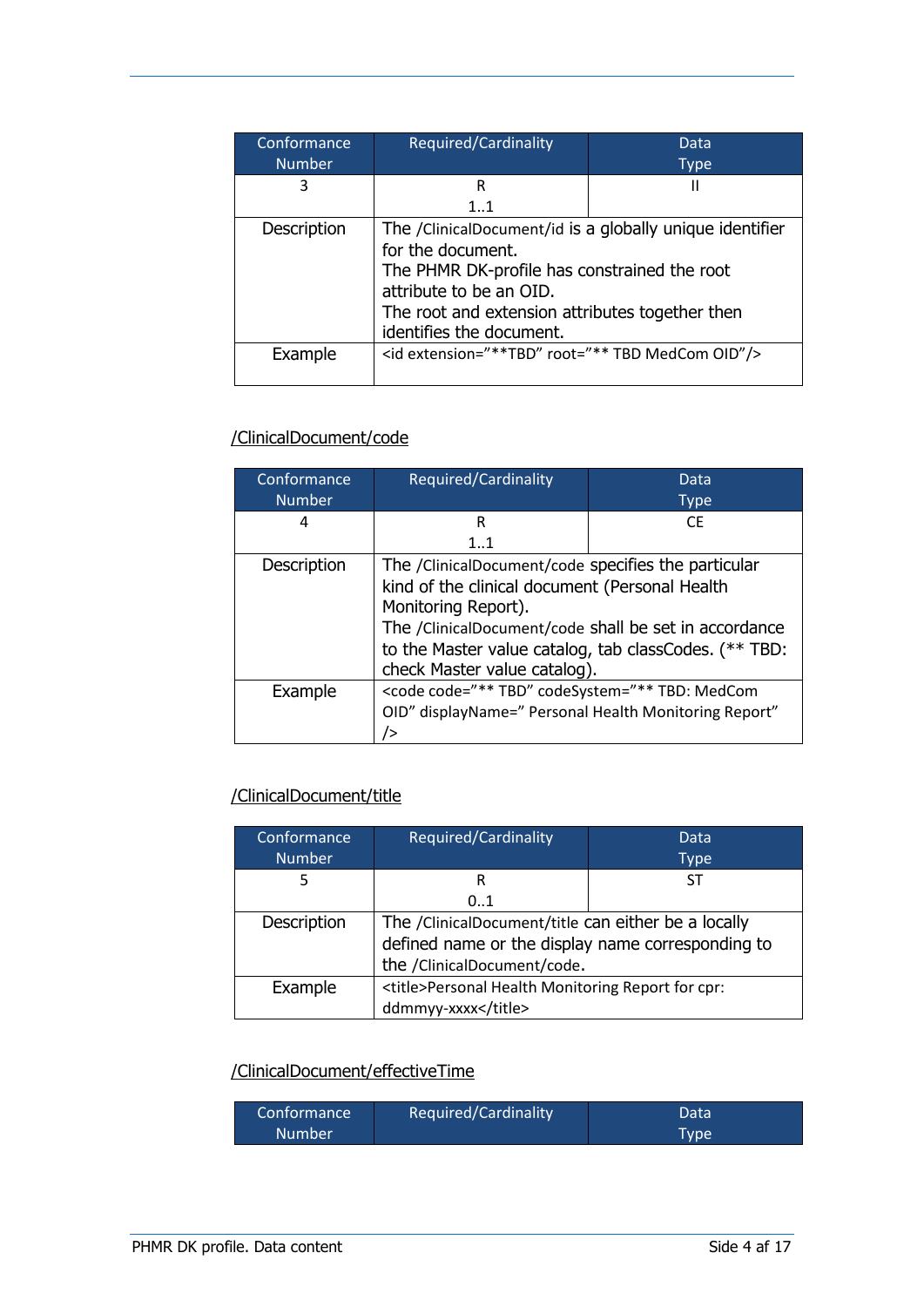| 6           | R                                                                                                                                                                                                                                                                                                                                      | TS |
|-------------|----------------------------------------------------------------------------------------------------------------------------------------------------------------------------------------------------------------------------------------------------------------------------------------------------------------------------------------|----|
|             | $1_{}1$                                                                                                                                                                                                                                                                                                                                |    |
| Description | The /ClinicalDocument/effectiveTime element specifies<br>the creation time of the document.<br>If the document was transformed from an original<br>report, the effective time is the creation time of the<br>original document.<br>The /ClinicalDocument/effectiveTime shall be precise to<br>the second including an offset from UTC. |    |
| Example     | <effectivetime value="20131130171504+0100"></effectivetime>                                                                                                                                                                                                                                                                            |    |

# /ClinicalDocument/condifentialityCode

| Conformance   | Required/Cardinality                                                                                                                                                                                          | Data        |
|---------------|---------------------------------------------------------------------------------------------------------------------------------------------------------------------------------------------------------------|-------------|
| <b>Number</b> |                                                                                                                                                                                                               | <b>Type</b> |
| 7             | R                                                                                                                                                                                                             | CF.         |
|               | $1_{}1$                                                                                                                                                                                                       |             |
| Description   | The @code value should be selected from ValueSet<br>HL7 BasicConfidentialityKind.<br>The @code value of this element in the DK profile is<br>constrained to be "N" (Normal). Other values are not<br>allowed. |             |
| Example       | <confidentialitycode code="N" codesystem="**TBD:&lt;br&gt;MedCom OID"></confidentialitycode>                                                                                                                  |             |

|   | Code Code system            | Print name             |
|---|-----------------------------|------------------------|
| N | <b>Confidentiality Code</b> | Normal                 |
| R | <b>Confidentiality Code</b> | Restricted             |
|   | <b>Confidentiality Code</b> | <b>Very Restricted</b> |

### **Table 1. Basic Confidentiality Kind Value Set**

### /ClinicalDocument/launguageCode

| Conformance<br><b>Number</b> | Required/Cardinality                                                                                                                  | <b>Data</b><br><b>Type</b> |
|------------------------------|---------------------------------------------------------------------------------------------------------------------------------------|----------------------------|
|                              |                                                                                                                                       | CS                         |
|                              | 01                                                                                                                                    |                            |
| Description                  | The /ClinicalDocument/languageCode element specifies<br>the language of the report which shall be selected<br>from ValueSet Language. |                            |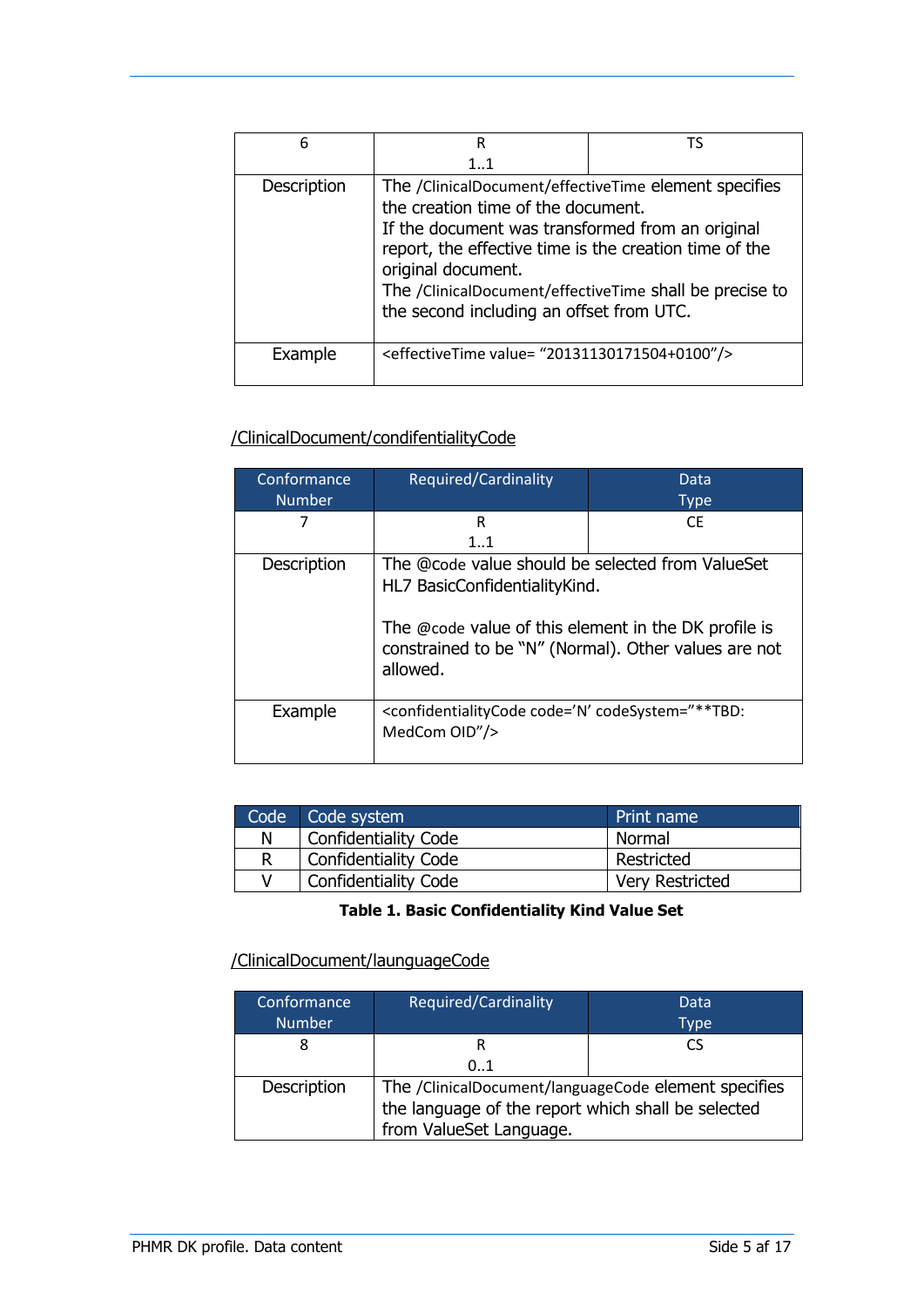| Example | <sup>1</sup> <languagecode= "da-dk"=""></languagecode=> |
|---------|---------------------------------------------------------|
|         |                                                         |
|         |                                                         |
|         |                                                         |

| Code | Code system                       | Print name |
|------|-----------------------------------|------------|
| en   | Internet society Language         | english    |
| fr   | Internet society Language         | frensh     |
| ar   | Internet society Language         | arabic     |
|      |                                   |            |
|      | da-DK   Internet society Language | danish     |

**Table 2. Language Value Set (ISO 639 - www.ietf.org/rfc/rfc4646.txt)**

# <span id="page-5-0"></span>1.2 RecordTarget

The recordTarget element must be present. It records the patient whose health information is described in the clinical document.

| <recordtarget contextcontrolcode="OP" typecode="RCT"></recordtarget>               |
|------------------------------------------------------------------------------------|
| <patientrole classcode="PAT"></patientrole>                                        |
| <id extension="010189-1626" root="**TBD"></id>                                     |
| <addr></addr>                                                                      |
| <streetaddressline>Åvej 12, 1 th</streetaddressline>                               |
| <postalcode>8010</postalcode>                                                      |
| <country>Danmark</country>                                                         |
|                                                                                    |
| <telecom value="tel:64294829"></telecom>                                           |
| <patient classcode="PSN" determinercode="INSTANCE"></patient>                      |
| $<$ name $>$                                                                       |
| <given>Nancy</given>                                                               |
| <given>Ann</given>                                                                 |
| <family>Berggren</family>                                                          |
|                                                                                    |
| <administrativegendercode code="F" codesystem="**TBD "></administrativegendercode> |
| <birthtime value="19891648"></birthtime>                                           |
|                                                                                    |
|                                                                                    |
|                                                                                    |

**Figure 2. recordTarget XML example**

| /ClinicalDocument/recordTarget |
|--------------------------------|
|--------------------------------|

| Conformance   | <b>Required/Cardinality</b>                          | Data                          |
|---------------|------------------------------------------------------|-------------------------------|
| <b>Number</b> |                                                      | <b>Type</b>                   |
|               | R                                                    | <b>SFT</b>                    |
|               | $1.$ <sup>*</sup>                                    | <recordtarget></recordtarget> |
| Description   | The /ClinicalDocument/recordTarget records the       |                               |
|               | patient whose health information is described by the |                               |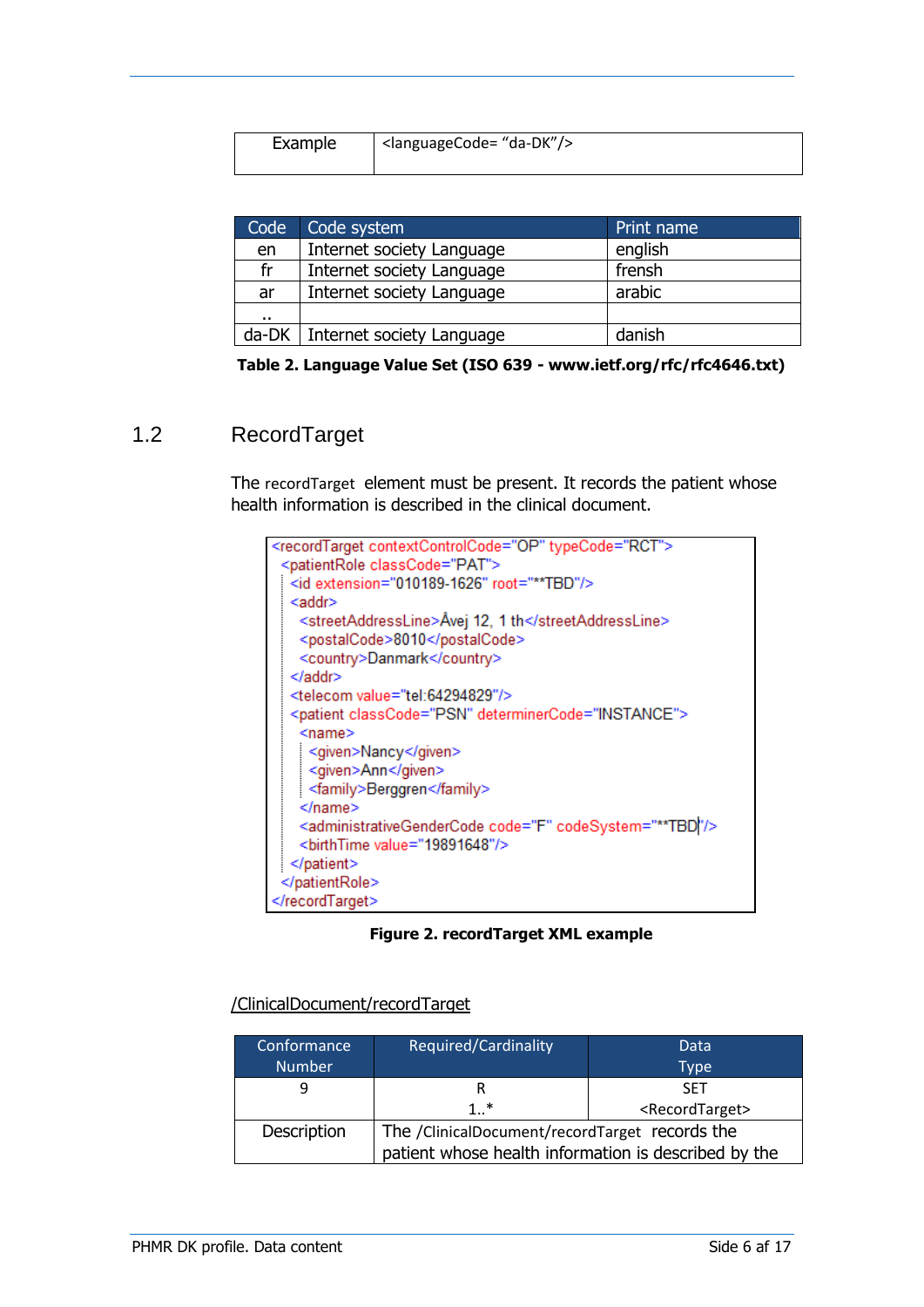|         | clinical document.<br>The @contextControlCode and @codeSystem values of<br>this element are specified as shown en the example<br>below. |
|---------|-----------------------------------------------------------------------------------------------------------------------------------------|
| Example | <recordtarget <br="" contectcontrolcode="**TBD">codeSystem="**TBD: MedCom OID"&gt;<br/></recordtarget>                                  |

#### 1.2.1 PatientRole

#### /ClinicalDocument/recordTarget/patientRole

| Conformance   | Required/Cardinality                                                                                                                                                           | Data                          |
|---------------|--------------------------------------------------------------------------------------------------------------------------------------------------------------------------------|-------------------------------|
| <b>Number</b> |                                                                                                                                                                                | Type                          |
| 10            | R                                                                                                                                                                              | <b>SET</b>                    |
|               | $1_{}1$                                                                                                                                                                        | <recordtarget></recordtarget> |
| Description   | Shall contain exactly one [11] patientRole.<br>The @classCode values of this element in the DK<br>profile is constrained to "PAT" (patient).<br>**TBD: Other values (citizen)? |                               |
| Example       | <patientrole classcode="PAT"><br/>patientRole&gt;</patientrole>                                                                                                                |                               |

### /ClinicalDocument/recordTarget/patientRole/id

| Conformance   | Required/Cardinality                                                                                                                                                                                                                           | Data          |
|---------------|------------------------------------------------------------------------------------------------------------------------------------------------------------------------------------------------------------------------------------------------|---------------|
| <b>Number</b> |                                                                                                                                                                                                                                                | <b>Type</b>   |
| 11            | R                                                                                                                                                                                                                                              | <b>SET</b>    |
|               | 1 <mark>*</mark>                                                                                                                                                                                                                               | $\langle$ ll> |
| Description   | This element holds the Personal Identifier for the<br>patient.<br>The DK profile is constrained only to hold valid Danish<br>CPR numbers (see xx).<br>The @extension value holds the Danish CPR number<br>and the @root is the associated OID. |               |
| Example       | <patientrole extension="010280-1234" id="" root="**TBD:&lt;br&gt;MedCom OID"></patientrole>                                                                                                                                                    |               |

## /ClinicalDocument/recordTarget/patientRole/addr

| Conformance <sup>1</sup> | Required/Cardinality | Data |
|--------------------------|----------------------|------|
| <b>Number</b>            |                      | Type |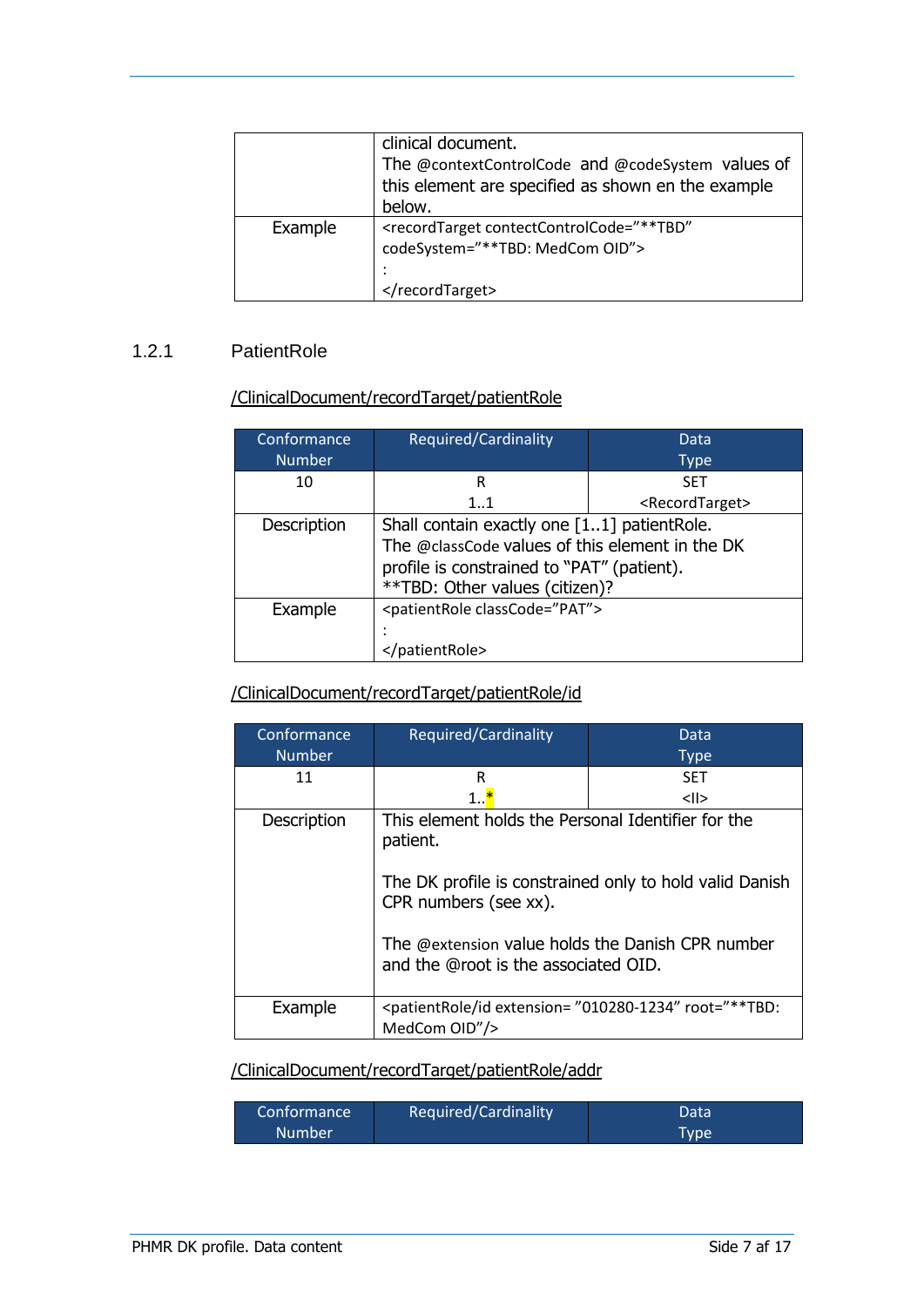| 12          | R                                                                            | <b>SFT</b> |
|-------------|------------------------------------------------------------------------------|------------|
|             | 0. .                                                                         | <ad></ad>  |
| Description | This element holds the patient address. Multiple<br>addresses are supported. |            |
|             | The content of the addr element shall be conformant                          |            |
|             | to DK Address (see xx).                                                      |            |
| Example     | $<$ addr $>$                                                                 |            |
|             | <streetaddressline>Åvej 12, 1 th</streetaddressline>                         |            |
|             | <postalcode>8010</postalcode>                                                |            |
|             | <country>DK</country>                                                        |            |
|             | /addr>                                                                       |            |

## /ClinicalDocument/recordTarget/patientRole/telecom

| Conformance<br><b>Number</b> | Required/Cardinality                                                                                                                                                                                                                                                                                  | Data<br><b>Type</b> |
|------------------------------|-------------------------------------------------------------------------------------------------------------------------------------------------------------------------------------------------------------------------------------------------------------------------------------------------------|---------------------|
| 13                           | R                                                                                                                                                                                                                                                                                                     | <b>SET</b>          |
|                              |                                                                                                                                                                                                                                                                                                       | <tel></tel>         |
| Description                  | At least one telecom element shall be present. When<br>unknown use appropriate Null Flavor.<br>Multiple telecoms are supported.<br>The @value value hold the telecomnumber with a<br>prefix (tel=Telephone; fax=Telefax).<br>The content of the $\omega$ use value shall be conformant to<br>Table 3. |                     |
| Example                      | <telecom use="HP" value="tel: 66111111"></telecom>                                                                                                                                                                                                                                                    |                     |

| Code      | Code system        | <b>Print name</b> |
|-----------|--------------------|-------------------|
| НP        | <b>Address Use</b> | Primary home      |
| <b>WP</b> | Address Use        | Work place        |
| <b>MC</b> | Address Use        | Mobile contact    |
| HV        | Address Use        | Vacation home     |

#### **Table 3. Telecom Use (US Realm Header) Value Set**

#### <span id="page-7-0"></span>**1.2.1.1 Patient**

### /ClinicalDocument/recordTarget/patientRole/patient

| Conformance<br><b>Number</b> | Required/Cardinality | Data<br>Type |
|------------------------------|----------------------|--------------|
| 14                           |                      | Patient      |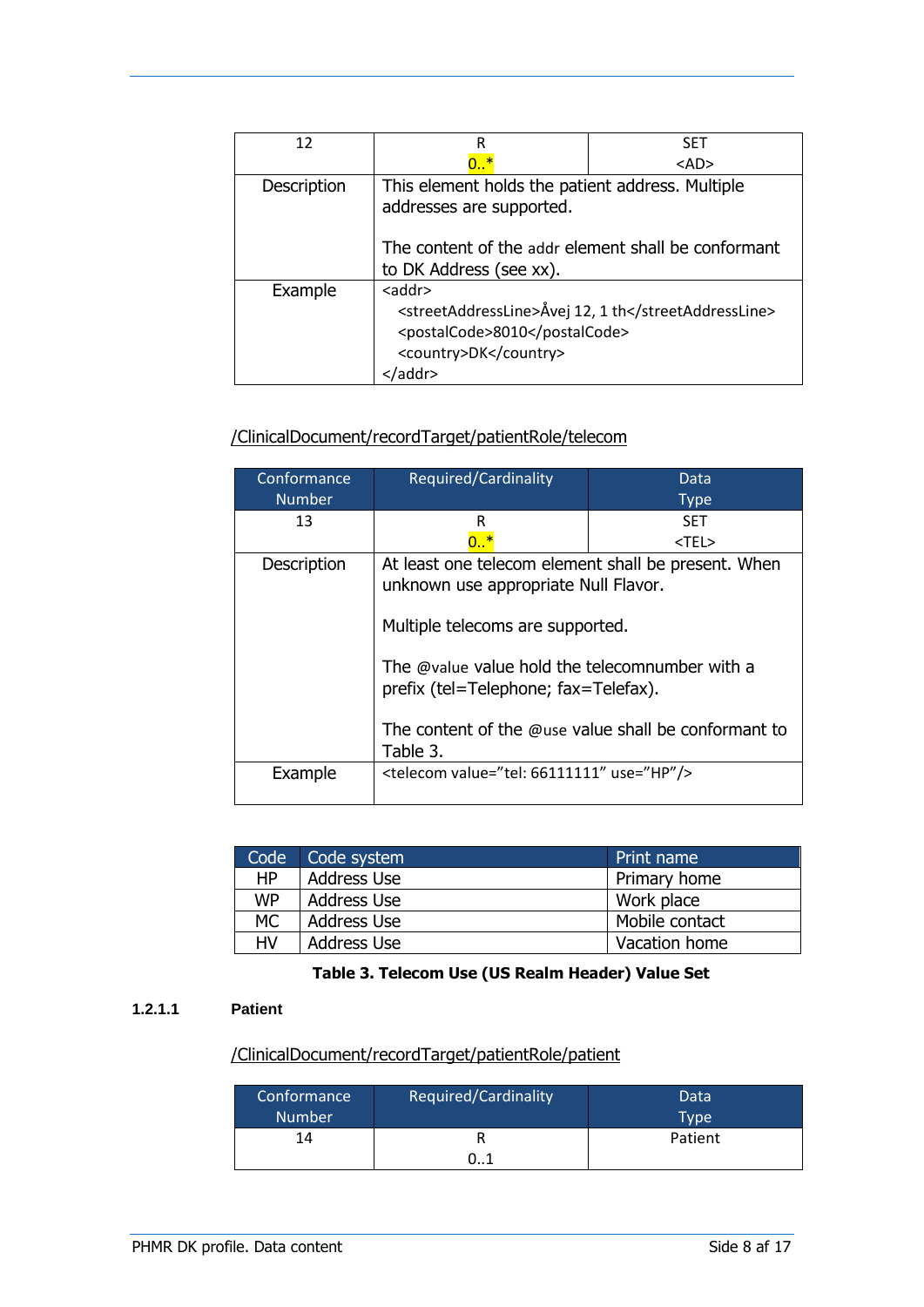| Description | The @classCode values of this element in the DK<br>profile is constrained to "PSN".           |
|-------------|-----------------------------------------------------------------------------------------------|
|             | The @determinerCode values of this element in the DK<br>profile is constrained to "INSTANCE". |
| Example     | <patient <="" classcode="PSN" determinercode="INSTANCE" td=""></patient>                      |
|             | tient>                                                                                        |

### /ClinicalDocument/recordTarget/patientRole/patient/name

| Conformance   | Required/Cardinality                                                                                         | <b>Data</b> |
|---------------|--------------------------------------------------------------------------------------------------------------|-------------|
| <b>Number</b> |                                                                                                              | <b>Type</b> |
| 15            | R                                                                                                            | <b>SFT</b>  |
|               | $1.$ <sup>*</sup>                                                                                            | $<$ PN $>$  |
| Description   | The element shall contain exactly one $[11]$ name.                                                           |             |
|               | The content of the name shall be conformant to DK<br>name (see $xx$ ).                                       |             |
| Example       | <name><br/><given>Nancy</given><br/><given>Ann</given><br/><family>Berggren</family><br/>'patient&gt;</name> |             |

/ClinicalDocument/recordTarget/patientRole/patient/administrativeGender **Code** 

| Conformance   | Required/Cardinality                                                                                                                             | Data        |
|---------------|--------------------------------------------------------------------------------------------------------------------------------------------------|-------------|
| <b>Number</b> |                                                                                                                                                  | <b>Type</b> |
| 16            | R                                                                                                                                                | <b>CE</b>   |
|               | $0. *$                                                                                                                                           |             |
| Description   | The element shall contain exactly one $[11]$<br>administrativeGenderCode.<br>The content of the $@code$ value shall be conformant<br>to Table 4. |             |
| Example       | <administrativegendercode <="" code="F" td=""></administrativegendercode>                                                                        |             |
|               | codeSystem="**TBD: MedCom OID">                                                                                                                  |             |

<span id="page-8-0"></span>

|    | Code Code system     | Print name       |
|----|----------------------|------------------|
| F  | AdministrativeGender | Female           |
| м  | AdministrativeGender | Male             |
| UN | AdministrativeGender | Undifferentiated |

#### **Table 4- Administrative Gender (HL7) Value Set**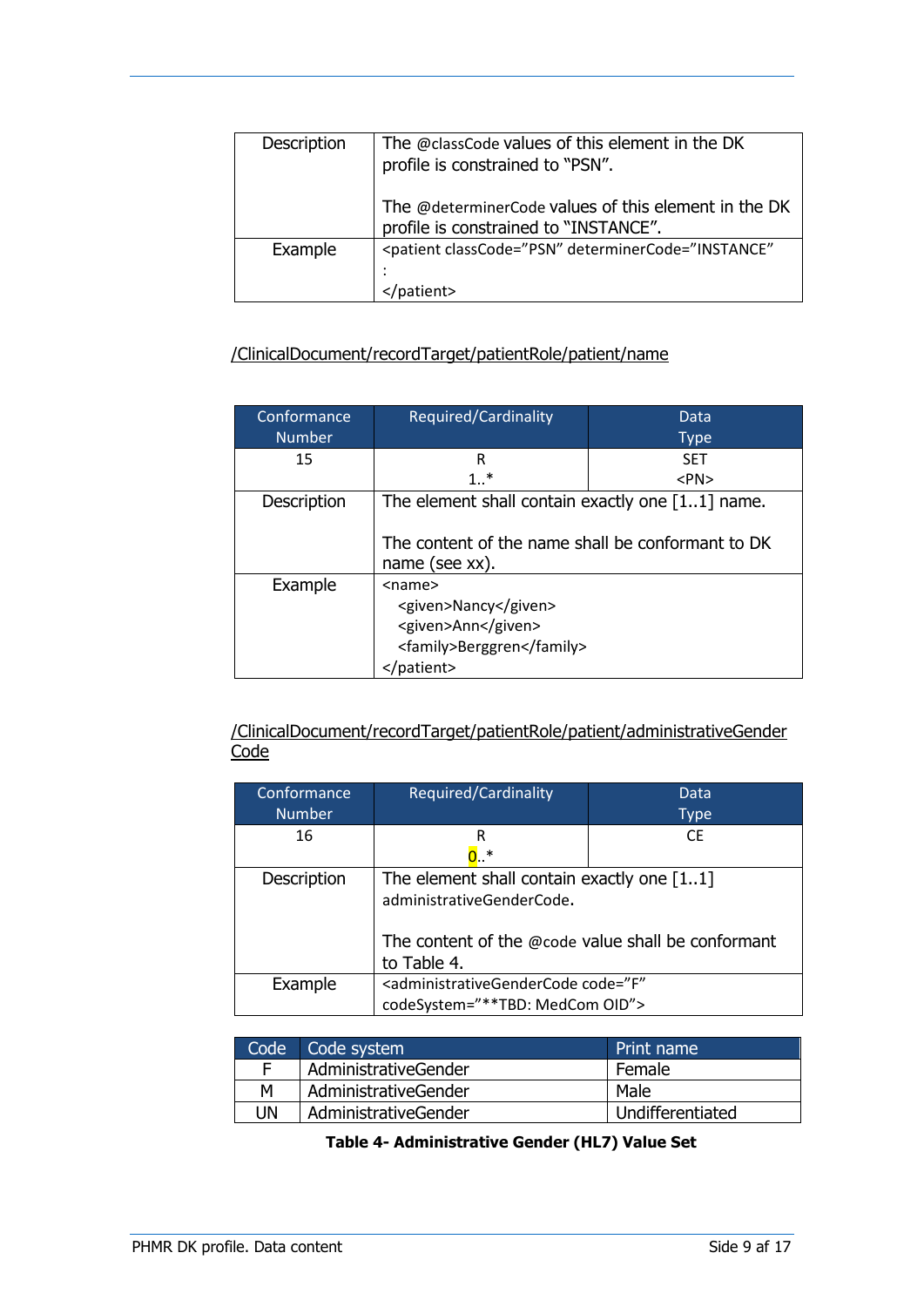# /ClinicalDocument/recordTarget/patientRole/patient/birthTime

| Conformance   | Required/Cardinality                                  | Data        |
|---------------|-------------------------------------------------------|-------------|
| <b>Number</b> |                                                       | <b>Type</b> |
| 17            | R                                                     | TS          |
|               | $0. *$                                                |             |
| Description   | The element shall contain exactly one [11] birthTime. |             |
|               | The content of the @value value shall be conformant   |             |
|               | to DK Time (see xx).                                  |             |
| Example       |                                                       |             |

## <span id="page-9-0"></span>1.3 Author

The author element represents the creator of the clinical document. The author may be a device, or a person.

\*\*TBD: Who is the author of DK PHMR?



**Figure 3. Author XML example**

#### /ClinicalDocument/author

| Conformance   | Required/Cardinality | Data              |
|---------------|----------------------|-------------------|
| <b>Number</b> |                      | Type              |
|               |                      | SET               |
|               | *                    | <author></author> |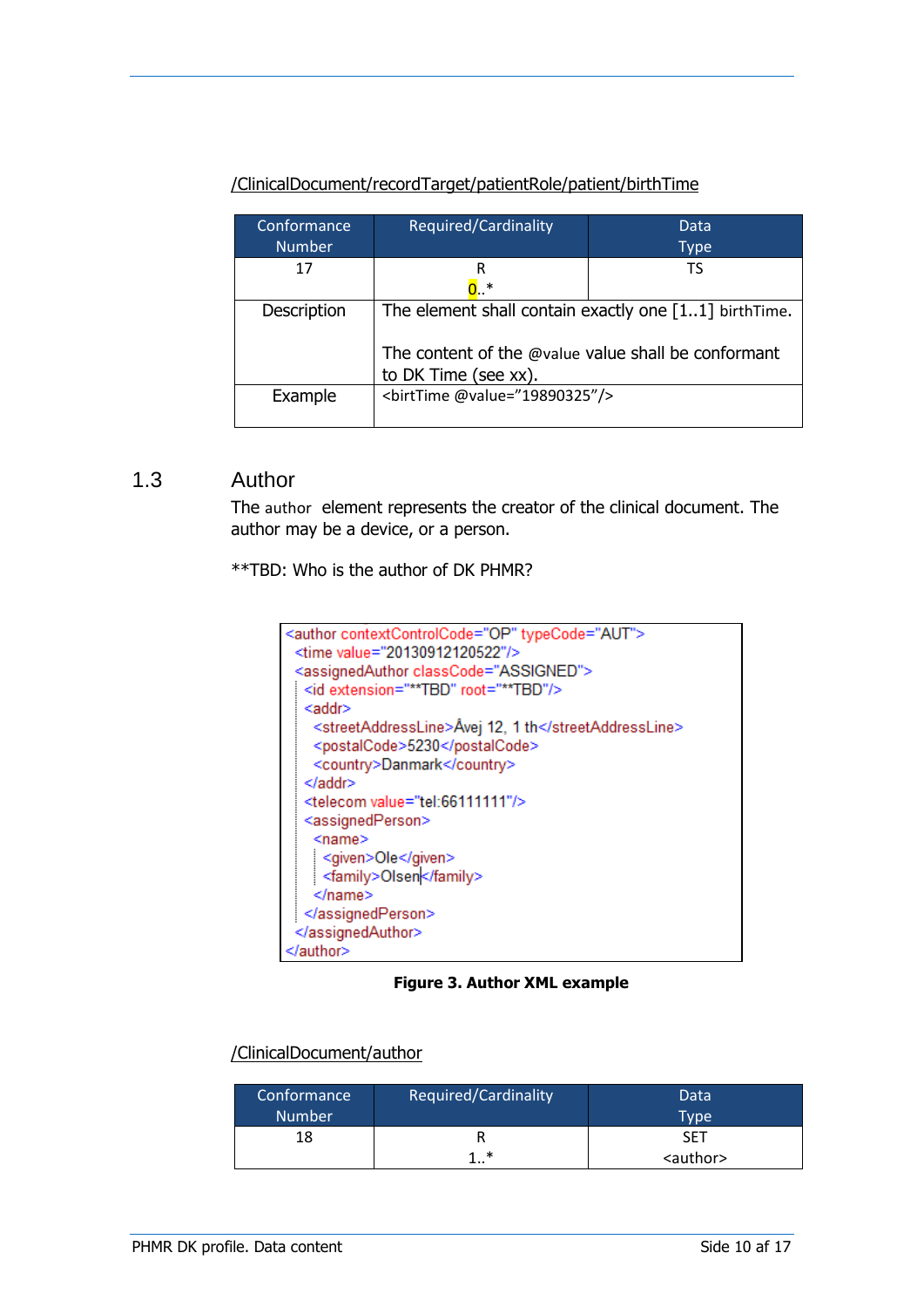| Description | The @contextControlCode value of this element shall<br>by default set to "OP".<br>The @determinerCode value of this element shall by<br>default set to "AUT". |
|-------------|---------------------------------------------------------------------------------------------------------------------------------------------------------------|
| Example     | <author contextcontrolcode="OP" typecode="AUT"></author>                                                                                                      |
|             |                                                                                                                                                               |

## /ClinicalDocument/author/time

| Conformance   | Required/Cardinality                                                                                                                                                                                       | Data        |
|---------------|------------------------------------------------------------------------------------------------------------------------------------------------------------------------------------------------------------|-------------|
| <b>Number</b> |                                                                                                                                                                                                            | <b>Type</b> |
| 19            | R                                                                                                                                                                                                          | TS          |
|               | $1_{}1$                                                                                                                                                                                                    |             |
| Description   | The author/time element represents the start time of<br>the author's participation in the creation of the clinical<br>document<br>The @value value of this element shall use the format<br>YYYYMMDDTTMMSS. |             |
| Example       | <time value="20130912120522/>                                                                                                                                                                              |             |

#### /ClinicalDocument/author/assignedAuthor

| Conformance   | Required/Cardinality                                                                                                                           | Data           |
|---------------|------------------------------------------------------------------------------------------------------------------------------------------------|----------------|
| <b>Number</b> |                                                                                                                                                | <b>Type</b>    |
| 20            | R                                                                                                                                              | AssignedAuthor |
|               | 11                                                                                                                                             |                |
| Description   | The element shall contain exactly one $[11]$<br>assignedAuthor.<br>The @classCode value of this element shall by default<br>set to "ASSIGNED". |                |
| Example       | <assignedauthor classcode="ASSIGNED"></assignedauthor>                                                                                         |                |
|               |                                                                                                                                                |                |
|               |                                                                                                                                                |                |

# /ClinicalDocument/author/assignedAuthor/id

| Conformance<br><b>Number</b> | Required/Cardinality                                            | Data<br><b>Type</b> |
|------------------------------|-----------------------------------------------------------------|---------------------|
| 21                           |                                                                 | <b>SFT</b>          |
|                              | $1_{}$ *                                                        |                     |
| Description                  | The element shall contain exactly one $[11]$<br>assignedAuthor. |                     |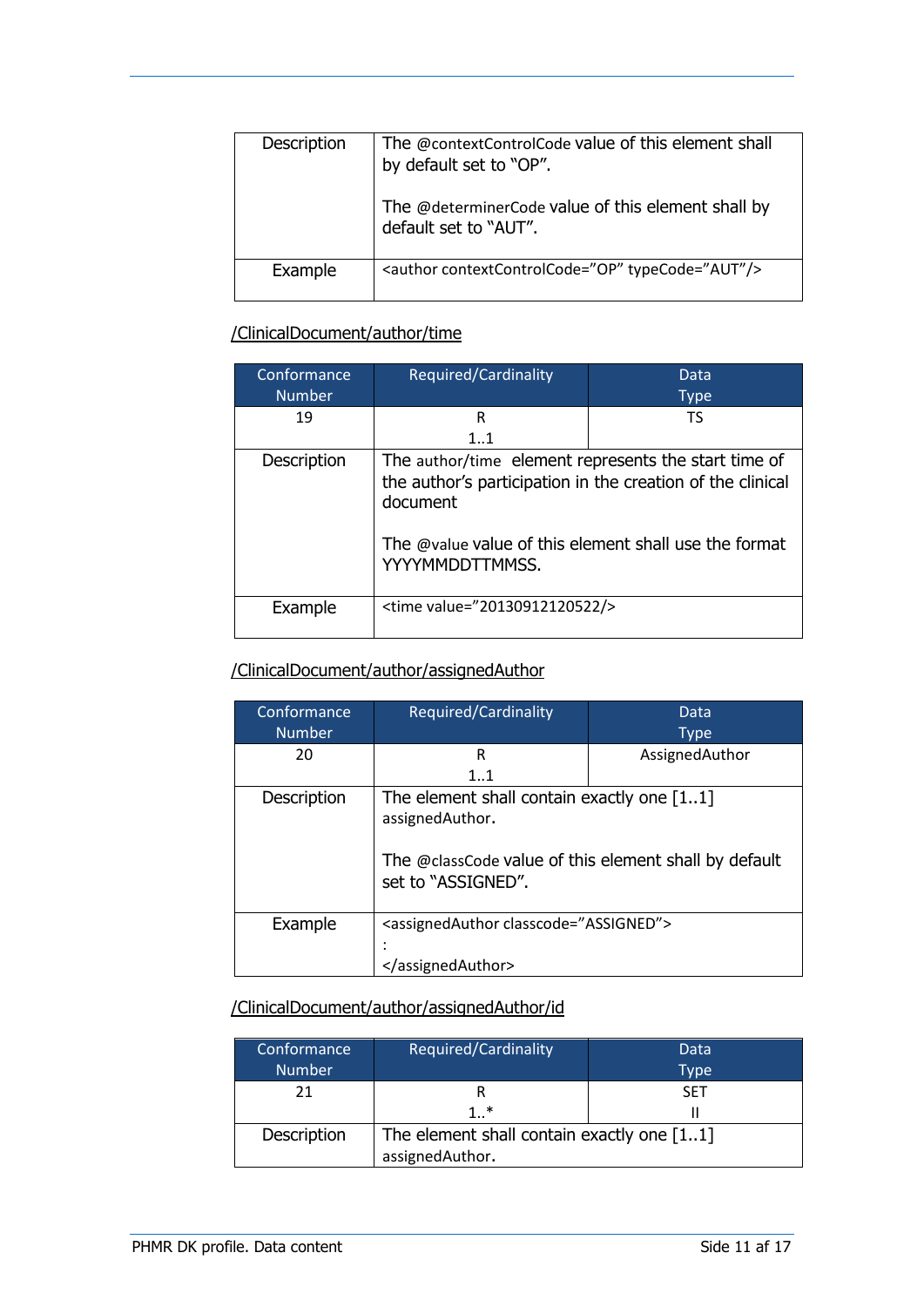|         | The @classCode value of this element shall by default<br>set to "ASSIGNED". |
|---------|-----------------------------------------------------------------------------|
| Example | <assignedauthor classcode="ASSIGNED"><br/>٠<br/>٠<br/></assignedauthor>     |

/ClinicalDocument/author/assignedAuthor/addr

| Conformance   | Required/Cardinality                                    | Data        |
|---------------|---------------------------------------------------------|-------------|
| <b>Number</b> |                                                         | <b>Type</b> |
| 22            | R                                                       | <b>SET</b>  |
|               | $0.$ *                                                  | AD          |
| Description   | The element shall contain at least one $[1.*]$<br>addr. |             |
|               | The content of the addr element shall be conformant     |             |
|               | to DK Address (see xx).                                 |             |
| Example       | $<$ addr $>$                                            |             |
|               |                                                         |             |
|               |                                                         |             |

# /ClinicalDocument/author/assignedAuthor/telecom

| Conformance   | Required/Cardinality                                                                                                                                                                                                                                                                          | Data        |
|---------------|-----------------------------------------------------------------------------------------------------------------------------------------------------------------------------------------------------------------------------------------------------------------------------------------------|-------------|
| <b>Number</b> |                                                                                                                                                                                                                                                                                               | <b>Type</b> |
| 23            | R                                                                                                                                                                                                                                                                                             | <b>SET</b>  |
|               |                                                                                                                                                                                                                                                                                               | <tel></tel> |
| Description   | At least one telecom element shall be present. When<br>unknown use appropriate Null Flavor.<br>Multiple telecoms are supported.<br>The @value value hold the telecomnumber with a<br>prefix (tel=Telephone; fax=Telefax).<br>The content of the @use value shall be conformant to<br>Table 3. |             |
| Example       | <telecom use="HP" value="tel: 66111111"></telecom>                                                                                                                                                                                                                                            |             |

#### **1.3.1.1 AssignedAuthorChoice**

\*\*TBD: assignedPerson and/or assignedAuthoringDevice?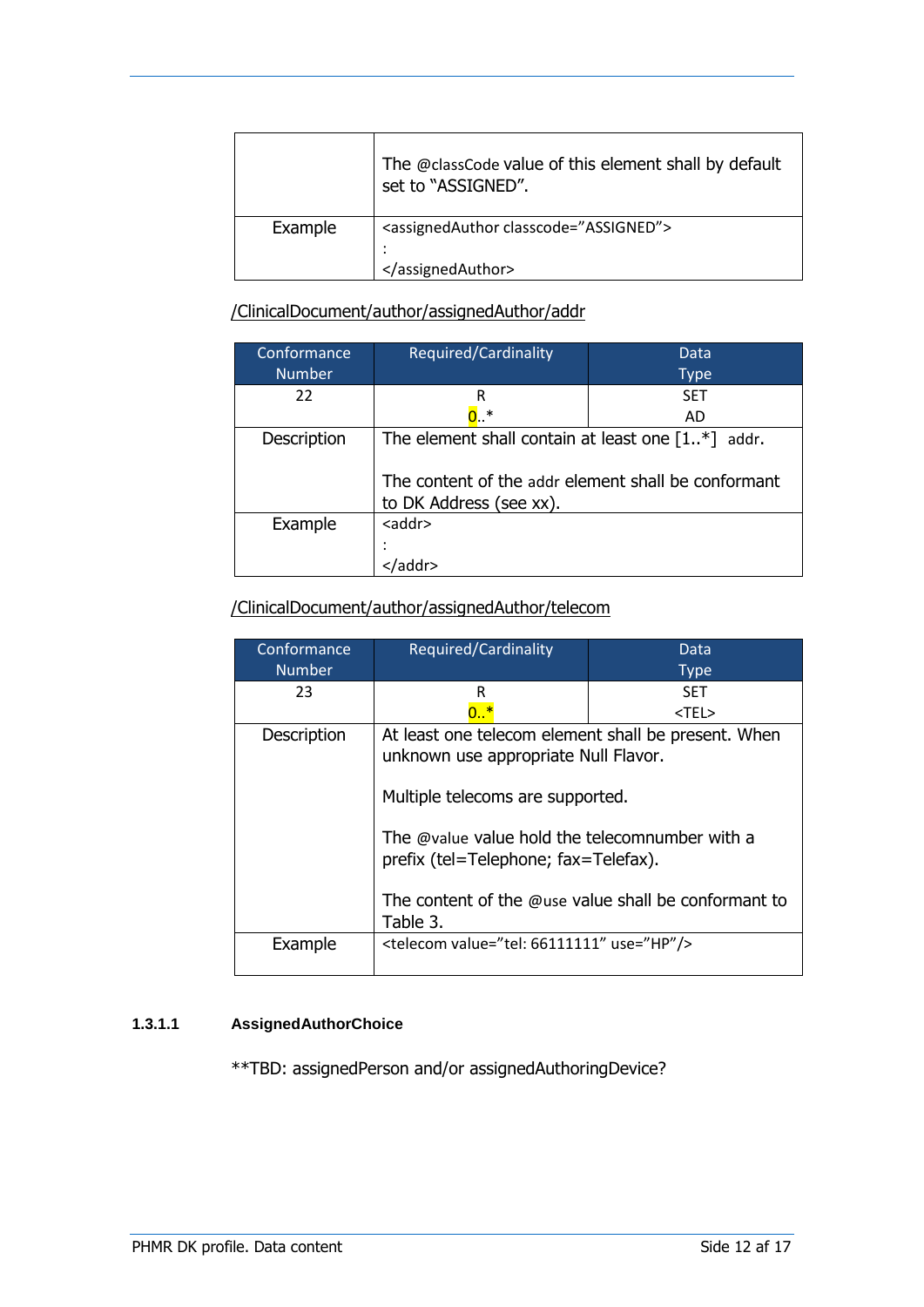# <span id="page-12-0"></span>1.4 dataEnterer

The dataEnterer element represents the person who transferred the information from other sources into the clinical document, where the other sources wrote the content of the note. The guiding rule of thumb is that an author provides the content found within the header or body of the document subject to their own interpretation. The data enterer adds information to the electronic system. A person can participate as both author and data enterer.

\*\*TBD.

## <span id="page-12-1"></span>1.5 informant

The informant element describes the source of the information in a medical document. The informant element **MAY** be present.

\*\*TBD: Will we use this in DK? PHMR data will be shared via KIH? Other way of sharing PHMR-data?

### <span id="page-12-2"></span>1.6 Custodian

The custodian element represents the organization that is in charge of maintaining the document. The custodian is the steward that is entrusted with the care of the document. Every CDA document has exactly one custodian. The custodian participation satisfies the CDA definition of Stewardship. Because CDA is an exchange standard and may not represent the original form of the authenticated document (e.g., CDA could include scanned copy of original), the custodian represents the steward of the original source document. The custodian may be the document originator, a health information exchange, or other responsible party.

\*\* TBD: Who is responsible for maintaining the PHMR document?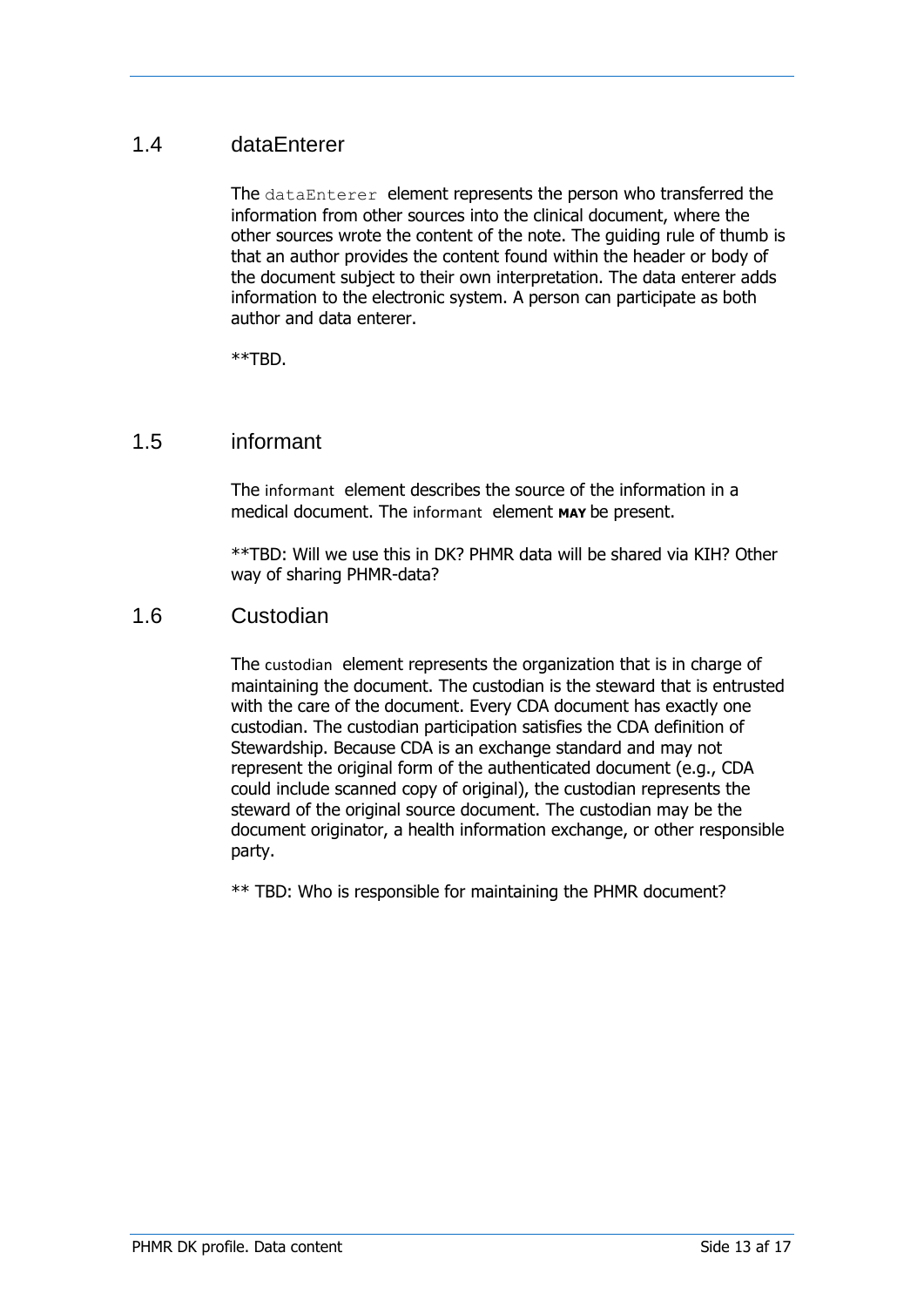

**Figure 4. Custodian XML example.**

#### /ClinicalDocument/custodian

| Conformance<br><b>Number</b> | Required/Cardinality                                                  | Data<br>Type |
|------------------------------|-----------------------------------------------------------------------|--------------|
| 24                           | R<br>$1_{}1$                                                          | Custodian    |
| Description                  | The @typeCode value of this element shall by default<br>set to "CST". |              |
| Example                      | <custodian typecode="CST"></custodian>                                |              |
|                              | <td></td>                                                             |              |

#### /ClinicalDocument/custodian/assignedCustodian

| Conformance   | Required/Cardinality                                                        | Data              |
|---------------|-----------------------------------------------------------------------------|-------------------|
| <b>Number</b> |                                                                             | Type              |
| 25            | R                                                                           | AssignedCustodian |
|               | 11                                                                          |                   |
| Description   | The @classCode value of this element shall by default<br>set to "ASSIGNED". |                   |
| Example       | <assignedcustodian classcode="ASSIGNED"></assignedcustodian>                |                   |
|               |                                                                             |                   |
|               |                                                                             |                   |

/ClinicalDocument/custodian/assignedCustodian/representedCustodianOrg anization

| Conformance   | Required/Cardinality | Data |
|---------------|----------------------|------|
| <b>Number</b> |                      | Tvpe |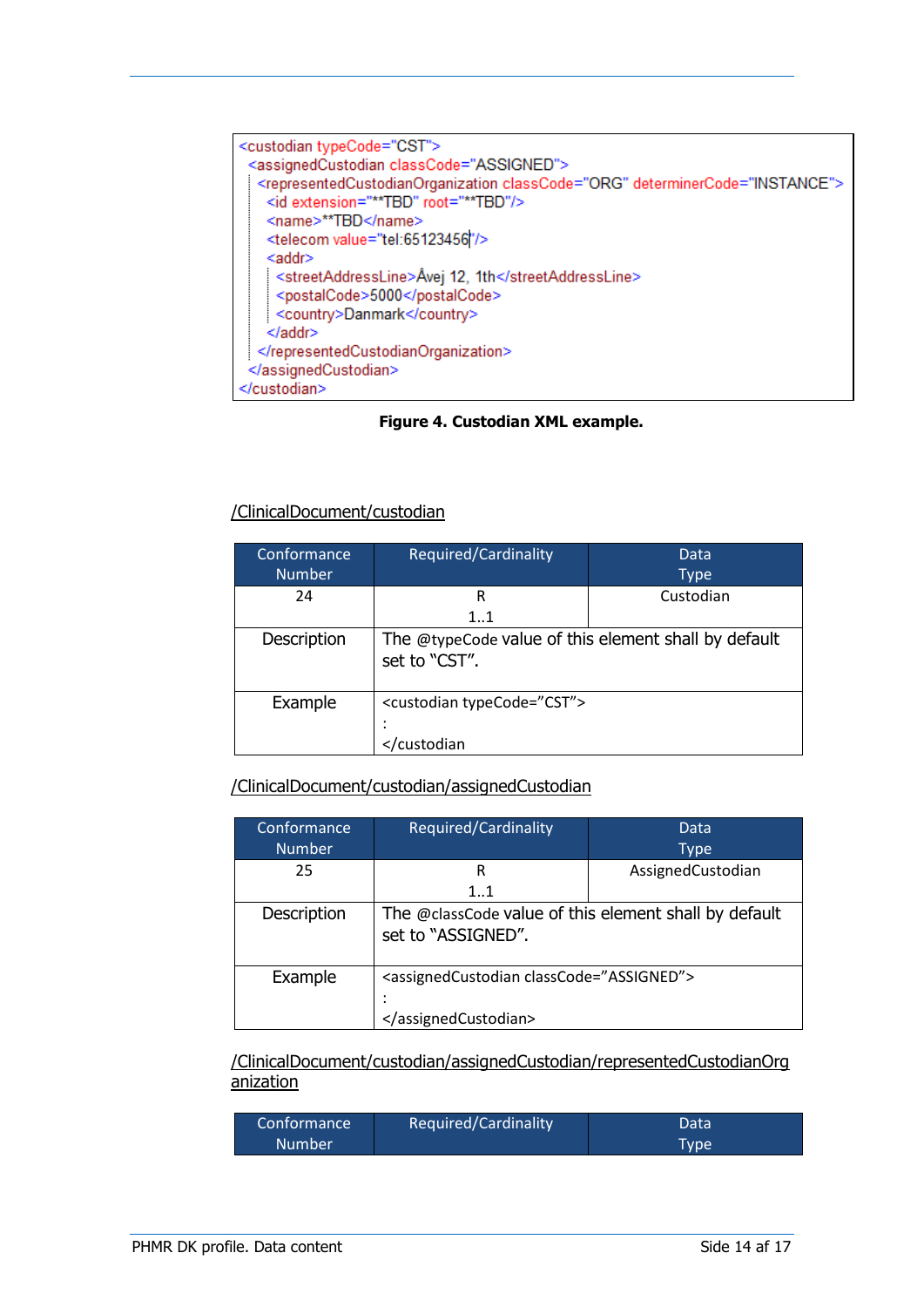| 26          | R                                                                                                                                                          | CustodianOrganization |
|-------------|------------------------------------------------------------------------------------------------------------------------------------------------------------|-----------------------|
|             | 1.1                                                                                                                                                        |                       |
| Description | The @classCode value of this element shall by default<br>set to "ORG".<br>The @determinerCode value of this element shall by<br>default set to "INSTANCE". |                       |
| Example     | <representedcustodianorganization <br="" classcode="ORG">determinerCode="INSTANCE"&gt;<br/></representedcustodianorganization>                             |                       |

/ClinicalDocument/custodian/assignedCustodian/representedCustodianOrg anization/id

| Conformance   | Required/Cardinality                                                                                                                                                 | Data                                                                                                     |
|---------------|----------------------------------------------------------------------------------------------------------------------------------------------------------------------|----------------------------------------------------------------------------------------------------------|
| <b>Number</b> |                                                                                                                                                                      | <b>Type</b>                                                                                              |
| 27            | R                                                                                                                                                                    | <b>SFT</b>                                                                                               |
|               | $1$ *                                                                                                                                                                | Ш                                                                                                        |
| Description   | The id element holds the identifier for the Custodian<br>Organization.<br>The @extension value holds the organization number<br>and the @root is the associated OID. |                                                                                                          |
| Example       | root="**TBD MedCom OID"/>                                                                                                                                            | <representedcustodianorganization <="" extension="**TBD" id="" td=""></representedcustodianorganization> |

/ClinicalDocument/custodian/assignedCustodian/representedCustodianOrg anization/name

| Conformance   | Required/Cardinality                                                                                            | Data      |
|---------------|-----------------------------------------------------------------------------------------------------------------|-----------|
| <b>Number</b> |                                                                                                                 | Type      |
| 28            |                                                                                                                 | <b>ON</b> |
|               |                                                                                                                 |           |
| Description   | The representedCustodianOrganization shall contaion<br>exactly one [11] name for the Custodian<br>Organization. |           |
| Example       | <representedcustodianorganization name="">Test org.</representedcustodianorganization>                          |           |
|               | name< representedCustodianOrganization/name >                                                                   |           |

/ClinicalDocument/custodian/assignedCustodian/representedCustodianOrg anization/telecom

| Required/Cardinality<br>Conformance <sup>'</sup> | Data |
|--------------------------------------------------|------|
| <b>Number</b>                                    | Type |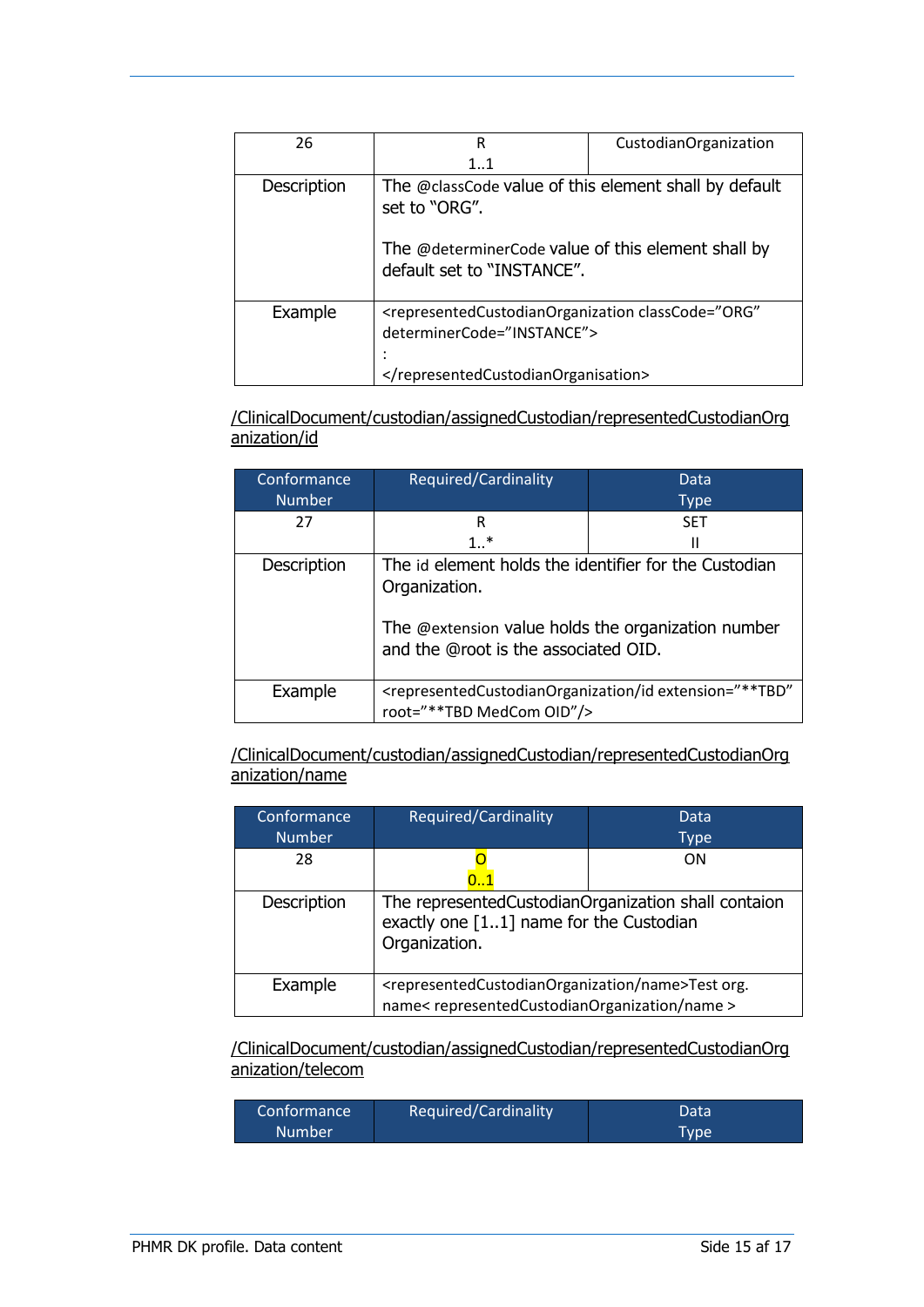| 29          |                                                                                                                                                                                                                                                                                      | TFL |
|-------------|--------------------------------------------------------------------------------------------------------------------------------------------------------------------------------------------------------------------------------------------------------------------------------------|-----|
| Description | One telecom element shall be present. When<br>unknown use appropriate Null Flavor.<br>Multiple telecoms are supported.<br>The @value value hold the telecomnumber with a<br>prefix (tel=Telephone; fax=Telefax).<br>The content of the @use value shall be conformant to<br>Table 3. |     |
| Example     | <telecom use="HP" value="tel: 66111111"></telecom>                                                                                                                                                                                                                                   |     |

/ClinicalDocument/custodian/assignedCustodian/representedCustodianOrg anization/addr

| Conformance   | Required/Cardinality                                                           | Data |
|---------------|--------------------------------------------------------------------------------|------|
| <b>Number</b> |                                                                                | Type |
| 30            |                                                                                | AD   |
|               | 01                                                                             |      |
| Description   | The element shall contain one $[11]$ addr.                                     |      |
|               | The content of the addr element shall be conformant<br>to DK Address (see xx). |      |
| Example       | <addr></addr>                                                                  |      |
|               |                                                                                |      |
|               |                                                                                |      |